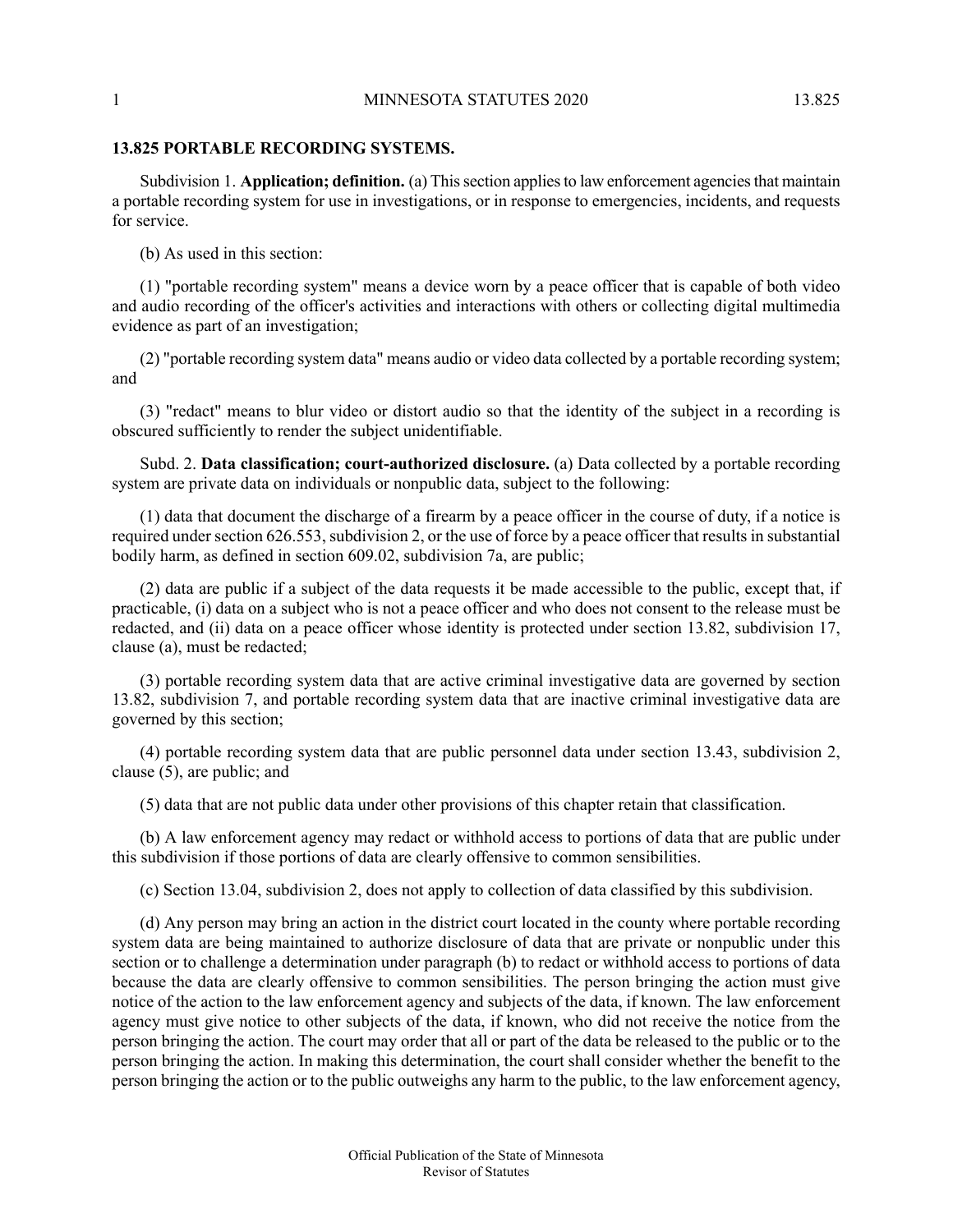13.825 MINNESOTA STATUTES 2020 2

or to a subject of the data and, if the action is challenging a determination under paragraph (b), whether the data are clearly offensive to common sensibilities. The data in dispute must be examined by the court in camera. This paragraph does not affect the right of a defendant in a criminal proceeding to obtain access to portable recording system data under the Rules of Criminal Procedure.

Subd. 3. **Retention of data.** (a) Portable recording system data that are not active or inactive criminal investigative data and are not described in paragraph (b) must be maintained for at least 90 days and destroyed according to the agency's records retention schedule approved pursuant to section 138.17.

(b) Portable recording system data must be maintained for at least one year and destroyed according to the agency's records retention schedule approved pursuant to section 138.17 if:

(1) the data document (i) the discharge of a firearm by a peace officer in the course of duty if a notice is required under section 626.553, subdivision 2, or (ii) the use of force by a peace officer that results in substantial bodily harm; or

(2) a formal complaint is made against a peace officer related to the incident.

(c) If a subject of the data submits a written request to the law enforcement agency to retain the recording beyond the applicable retention period for possible evidentiary or exculpatory use related to the circumstances under which the data were collected, the law enforcement agency shall retain the recording for an additional time period requested by the subject of up to 180 days and notify the requester that the recording will then be destroyed unless a new request is made under this paragraph.

(d) Notwithstanding paragraph (b) or (c), a government entity may retain a recording for as long as reasonably necessary for possible evidentiary or exculpatory use related to the incident with respect to which the data were collected.

Subd. 4. **Access by data subjects.** (a) For purposes of this chapter, a portable recording system data subject includes the peace officer who collected the data, and any other individual or entity, including any other peace officer, regardless of whether the officer is or can be identified by the recording, whose image or voice is documented in the data.

(b) An individual who is the subject of portable recording system data has access to the data, including data on other individuals who are the subject of the recording. If the individual requests a copy of the recording, data on other individuals who do not consent to its release must be redacted from the copy. The identity and activities of an on-duty peace officer engaged in an investigation or response to an emergency, incident, or request for service may not be redacted, unless the officer's identity is subject to protection under section 13.82, subdivision 17, clause (a).

Subd. 5. **Inventory of portable recording system technology.** A law enforcement agency that uses a portable recording system must maintain the following information, which is public data:

(1) the total number of recording devices owned or maintained by the agency;

(2) a daily record of the total number of recording devices actually deployed and used by officers and, if applicable, the precincts in which they were used;

(3) the policies and procedures for use of portable recording systems required by section 626.8473; and

(4) the total amount of recorded audio and video data collected by the portable recording system and maintained by the agency, the agency's retention schedule for the data, and the agency's procedures for destruction of the data.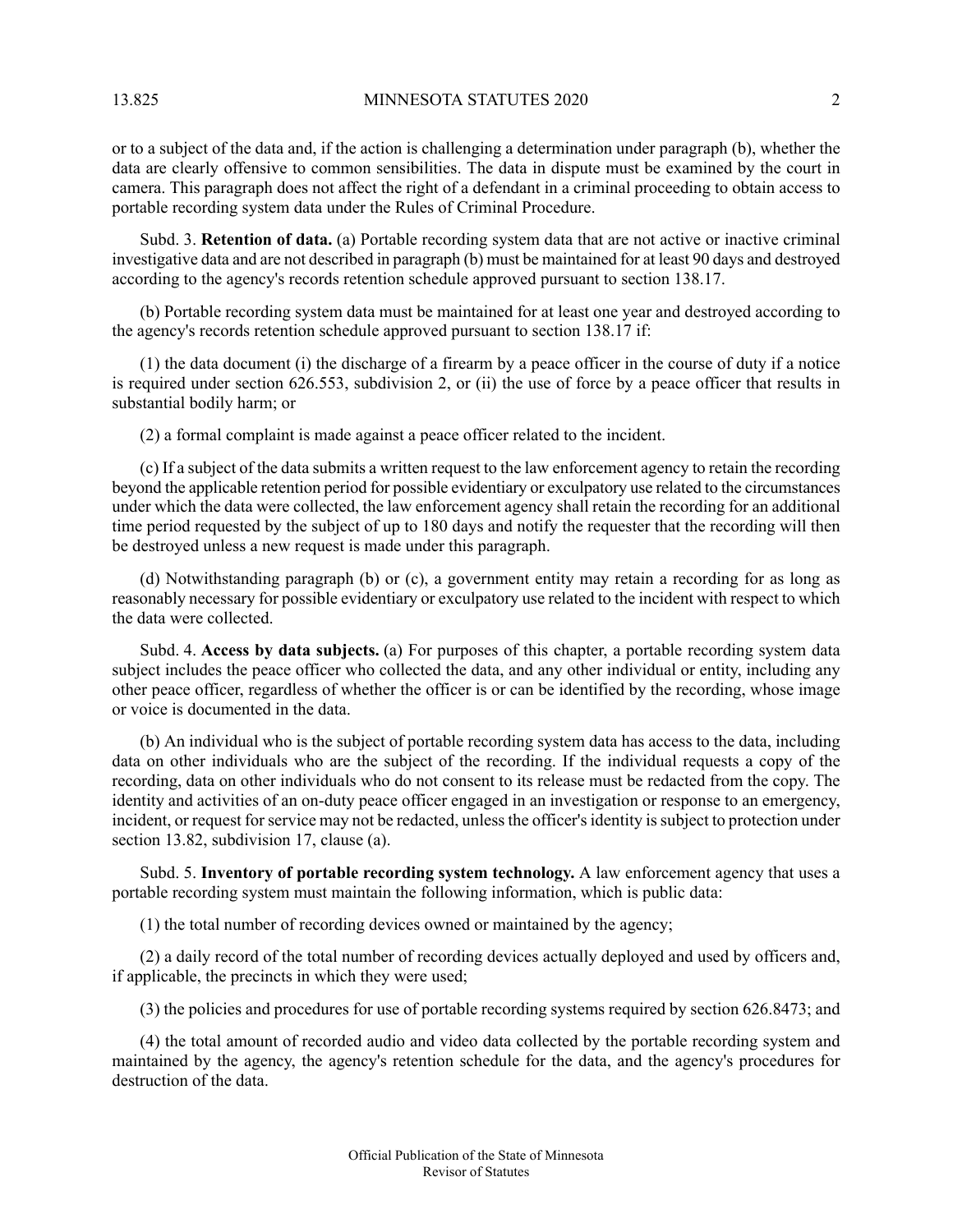Subd. 6. **Use of agency-issued portable recording systems.** While on duty, a peace officer may only use a portable recording system issued and maintained by the officer's agency in documenting the officer's activities.

Subd. 7. **Authorization to access data.** (a) A law enforcement agency must comply with sections 13.05, subdivision 5, and 13.055 in the operation of portable recording systems and in maintaining portable recording system data.

(b) The responsible authority for a law enforcement agency must establish written procedures to ensure that law enforcement personnel have access to the portable recording system data that are not public only if authorized in writing by the chief of police, sheriff, or head of the law enforcement agency, or their designee, to obtain access to the data for a legitimate, specified law enforcement purpose.

Subd. 8. **Sharing among agencies.** (a) Portable recording system data that are not public may only be shared with or disseminated to another law enforcement agency, a government entity, or a federal agency upon meeting the standards for requesting access to data as provided in subdivision 7.

(b) If data collected by a portable recording system are shared with another state or local law enforcement agency under this subdivision, the agency that receives the data must comply with all data classification, destruction, and security requirements of this section.

(c) Portable recording system data may not be shared with, disseminated to, sold to, or traded with any other individual or entity unless explicitly authorized by this section or other applicable law.

Subd. 9. **Biennial audit.** (a) A law enforcement agency must maintain records showing the date and time portable recording system data were collected and the applicable classification of the data. The law enforcement agency shall arrange for an independent, biennial audit of the data to determine whether data are appropriately classified according to this section, how the data are used, and whether the data are destroyed as required under this section, and to verify compliance with subdivisions 7 and 8. If the governing body with jurisdiction over the budget of the agency determines that the agency is not complying with this section or other applicable law, the governing body may order additional independent audits. Data in the records required under this paragraph are classified as provided in subdivision 2.

(b) The results of the audit are public, except for data that are otherwise classified under law. The governing body with jurisdiction over the budget of the law enforcement agency shall review the results of the audit. If the governing body determines that there is a pattern of substantial noncompliance with this section, the governing body must order that operation of all portable recording systems be suspended until the governing body has authorized the agency to reinstate their use. An order of suspension under this paragraph may only be made following review of the results of the audit and review of the applicable provisions of this chapter, and after providing the agency and members of the public a reasonable opportunity to respond to the audit's findings in a public meeting.

(c) A report summarizing the results of each audit must be provided to the governing body with jurisdiction over the budget of the law enforcement agency and to the Legislative Commission on Data Practices and Personal Data Privacy no later than 60 days following completion of the audit.

Subd. 10. **Notification to BCA.** Within ten days of obtaining new surveillance technology that expands the type or scope of surveillance capability of a portable recording system device beyond video or audio recording, a law enforcement agency must notify the Bureau of Criminal Apprehension that it has obtained the new surveillance technology. The notice must include a description of the technology and its surveillance